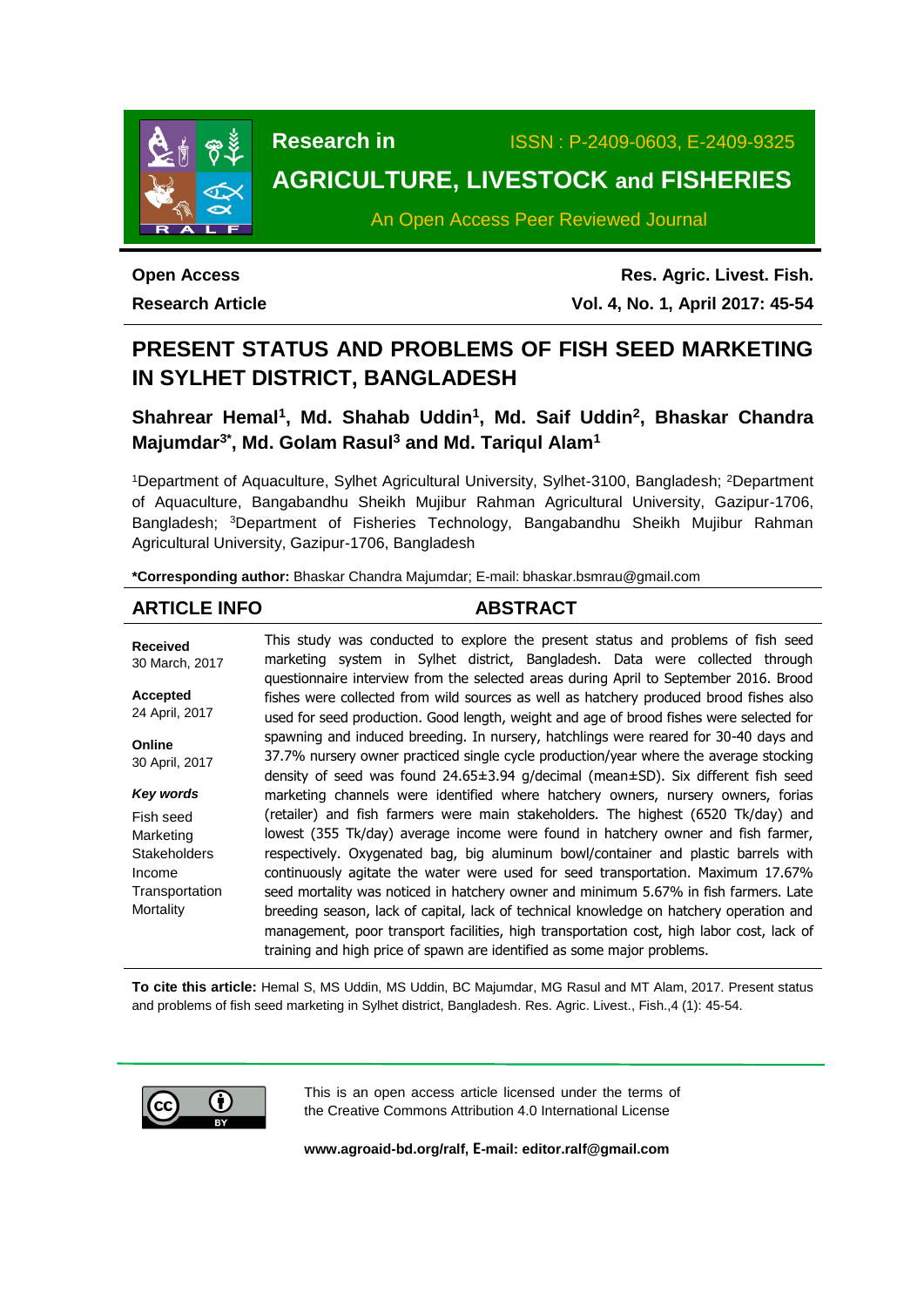# **INTRODUCTION**

Bangladesh is a riverine country having lots of rivers, canals, floodplains, ponds, beels, haors, reservoir, manmade lakes and a long coastline etc. These waterbodies are valuable sources of fish. Both capture and culture fisheries play an important role for animal protein supply in Bangladesh. Aquaculture sector of Bangladesh is expanded rapidly with respect to both the quantity and variety of species. In the year of 2014- 2015, total fish production of the country was 3.68 million MT of which inland aquaculture sector provides 2.06 million MT (DoF, 2016). Development of aquaculture is influenced by good quality seed and good quality feed. In the year of 1985, spawn production from natural and hatchery sources were 19,362 kg and 4,962 kg (Hussain and Mazid, 2001). The demand of substantial supply of quality fish fry and fingerlings are increased day by day. At present private fish hatcheries and Government Fish Seed Multiplication Farm (FSMFs) with hatchery facilities contributed 5,36,983 kg and 10,566 kg hatchlings respectively (FRSS, 2016). Department of fisheries (DoF) of Bangladesh is encouraging people to enhance the fish seed production by setting up hatcheries and nurseries. On the other hand 800 private hatcheries all over the country mostly help fish farmer to reduce the dependency on nature for fish seed. This large numbers of hatcheries created a new marketing system all over the country to reach their fish seed to fish farmer.

A market system is the network of buyers, sellers and other actors that come together to trade in a given product or service. In this marketing system there are different actors such as nursery owners, foria, hawkers, wholesalers, fry traders etc. The marketing channels are the alternative courses of item flows from producers to consumers (Kohls and Uls, 1980). Marketing channel may be small or long for a particular product depending on the type and quality of the relevant factors. Fish seed marketing of the country largely depends on private sector and a large number of people are associated with this system for their livelihoods. But, stress from transportation caused 6200 MT fish seed mortality in a year over the country (Hasan and Brat, 2006). Besides, lack of capital, lack of technical knowledge, high lease value, high price of production inputs, violence, intense market competition, the lack of policy support etc. have impact on stakeholders on this marketing system. Sylhet (north western district of Bangladesh) district is endowed with numerous natural inland water bodies such as rivers, canals, ponds, beels etc. A special wetland ecosystem of the country is found in sylhet region named haor having huge possibility of aquaculture. There are about 5 fish hatcheries and 152 fish nurseries in the Sylhet region. In 2014, two government fish seed multiplication farm, one government nursery, private hatcheries and nurseries are produces 950 kg hatchling and 81.94 million fry and fingerling (DoF, 2005). But, the marketing channel and problems associated with marketing of fish seed in Sylhet region has not been yet quantified. The objectives of the study were to know about the existing fish seed marketing system and identify the problems of the fish seed marketing system in Sylhet region.

## **MATERIALS AND METHODS**

#### **Selection of study area, Target groups and Period of the study**

Four upazillas of Sylhet district were selected for this study and the target groups were hatchery and nursery owners, fish seed hawkers as well as fish farmers. Production season of fish seed generally started from 1<sup>st</sup> week of April and ends up by 1<sup>st</sup> week of September every year. However, the survey was carried out for six months from April to September 2016.

46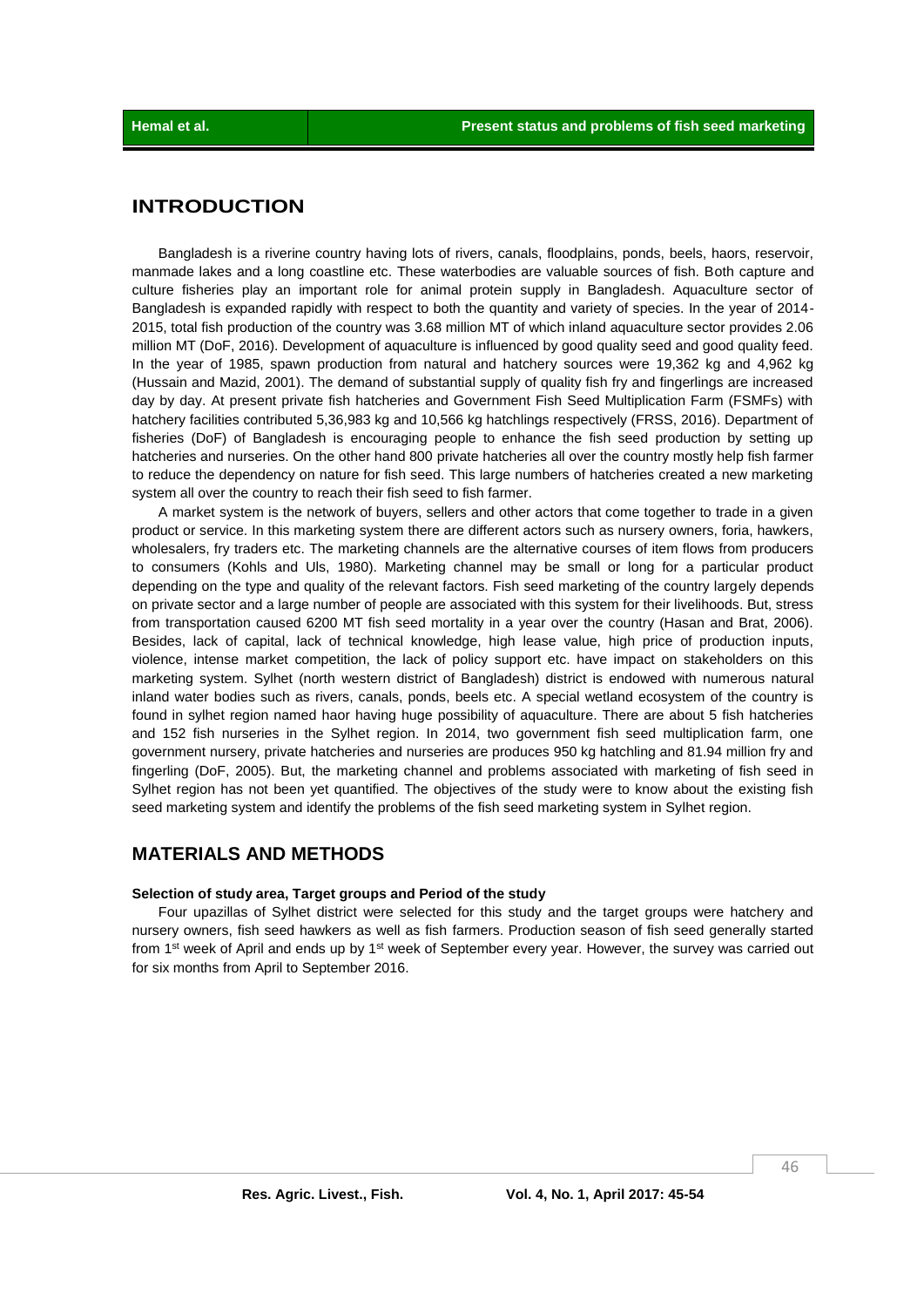

**Figure 1.** A map of selected study areas of Sylhet District. (*source: www.lged.gov.bd*)

#### **Selection of sample and sampling techniques**

In order to meet the objectives of the study, different types of fish seed and fingerling producers and hawker were selected. The sample size for the present study is given in Table 1.

| Types of           | <b>Sylhet District</b> |           |          |                   |       |
|--------------------|------------------------|-----------|----------|-------------------|-------|
| stakeholders       | <b>Sylhet Sadar</b>    | Golapganj | Zakiganj | <b>Bishwanath</b> | Total |
| Hatchery owner     |                        | າ         | າ        |                   |       |
| Nursery owner      | 10                     | 10        | 10       | 10                | 40    |
| Fish seed hawker   | 10                     | 10        | 10       | 10                | 40    |
| <b>Fish Farmer</b> | 10                     | 10        | 10       | 10                | 40    |
| Total              |                        |           |          |                   | 127   |

**Table 1.** Sample size of the present study

#### **Collection of data, Data processing and analysis**

Data were collected from the respondents by using the pre-prepared questionnaire interview. All the collected data were summarized and scrutinized carefully and recorded. Data were presented mostly in the tabular form, because it is simple in calculation, widely used and easy to understand.

# **RESULTS AND DISCUSSION**

#### **Hatchery Status**

At present, there are only 5 private fish hatcheries and 2 Governments Fish Seed Multiplication Farm (FSMFs) in Sylhet district. The hatcheries are situated at Sylhet Sadar, Golapganj, Bishwanath, Osmaninagar and Zakiganj. Among 5 private hatcheries, one was Catfish hatchery, three was Carp hatchery and other one was Tilapia hatchery. During the study period spawn production was 431 kg carp fishes, 220 kg catfishes and 567 kg Tilapia (Figure 2). In the present study it was found that the carp hatchery activities start from 1<sup>st</sup> week of April and continued up to 1<sup>st</sup> week September. Peak seasons of seed production were late-April to mid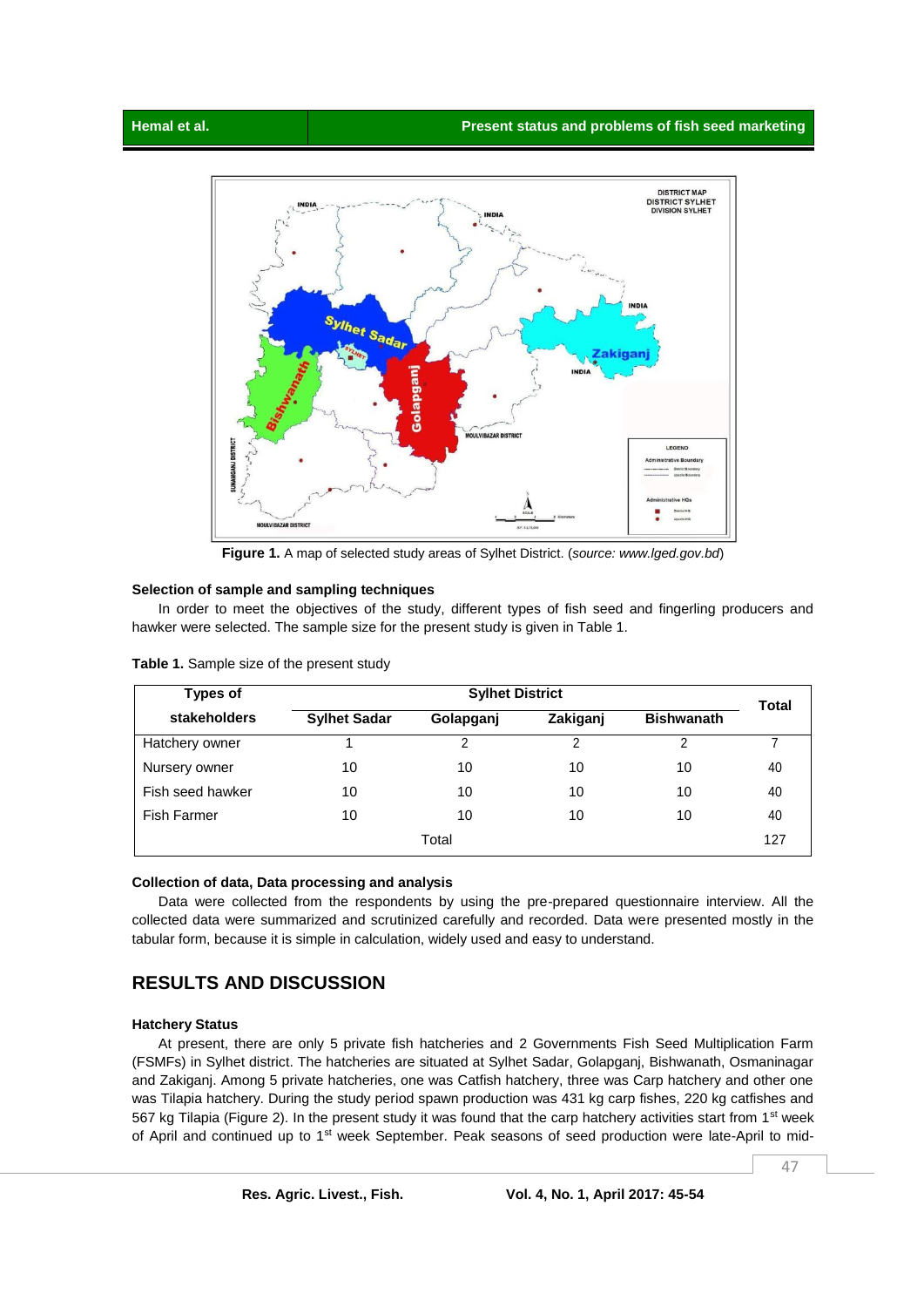June. It was also found that the Catfish hatchery activities start from  $1^{st}$  week of April and continued up to  $1^{st}$ week September. Peak seasons of seed production were late-April to mid-June. The only one Tilapia hatchery in Golapganj produced only tilapia fry throughout the year. After 4 days hatchling was fed feed treated with 17α -Methyltestosterone. The brood fishes were produced in the on hatchery.



**Figure 2.** Hatchling production in Sylhet District

Above result was relevant with the Sharif and Asif (2015) reported that hatchlings production of Indian major carps were 24,720 kg, Exotic carps were 21754 kg and other species were 2966 kg respectively in 2013 at Jessore sadar. Rahaman (2007) also got that 85 hatcheries in Jessore area were produced 4211.5 kg hatchling at study period of which 80% were reared in the same area.

#### **Facilities used in Hatchery**

Smooth operation of hatchery mainly dependent on facilities of hatchery. Good production of hatcheries depends on appropriate number of brood ponds, breeding tanks with other facilities, cisterns, incubators, fry rearing tanks etc. Besides, there is difference between capabilities used in Carps Hatchery, Catfish Hatchery and Tilapia Hatchery. A short list of facilities used in hatcheries was shown in the Table 2.

| <b>Facilities</b>                   | <b>Fish Hatchery</b>            | <b>Tilapia Hatchery</b> | <b>Catfishes Hatchery</b> |
|-------------------------------------|---------------------------------|-------------------------|---------------------------|
| Brood fish pond                     | $5 - 1$                         | 5                       | 3                         |
| <b>Breeding Tank</b>                | $7 - 1$                         |                         | 5                         |
| Cistern                             | 8-1                             | -                       | $\overline{\phantom{0}}$  |
| Incuba<br><b>Bottle</b>             | $13 - 8$                        | -                       | $\overline{\phantom{0}}$  |
| Trav<br>tor                         | -                               | 60                      |                           |
| Hormone                             | Ovaprim, PG, HCG                | 17α-Methyltestosterone  | Ovaprim, Ovatide          |
| <b>Brood Transport</b><br>materials | Plastic drum, Aluminum<br>patil | Aluminum patil          | Aluminum patil            |

**Table 2**. Lists of facilities used in hatchery

#### **Brood management**

A good number of spawn productions from hatchery mainly depends on the selection and successful management of brood fishes. Best quality and higher number of spawns can be obtained from the good quality brood fishes. The criteria and management activities for brood fishes were followed by the hatchery owner show in the Table 3.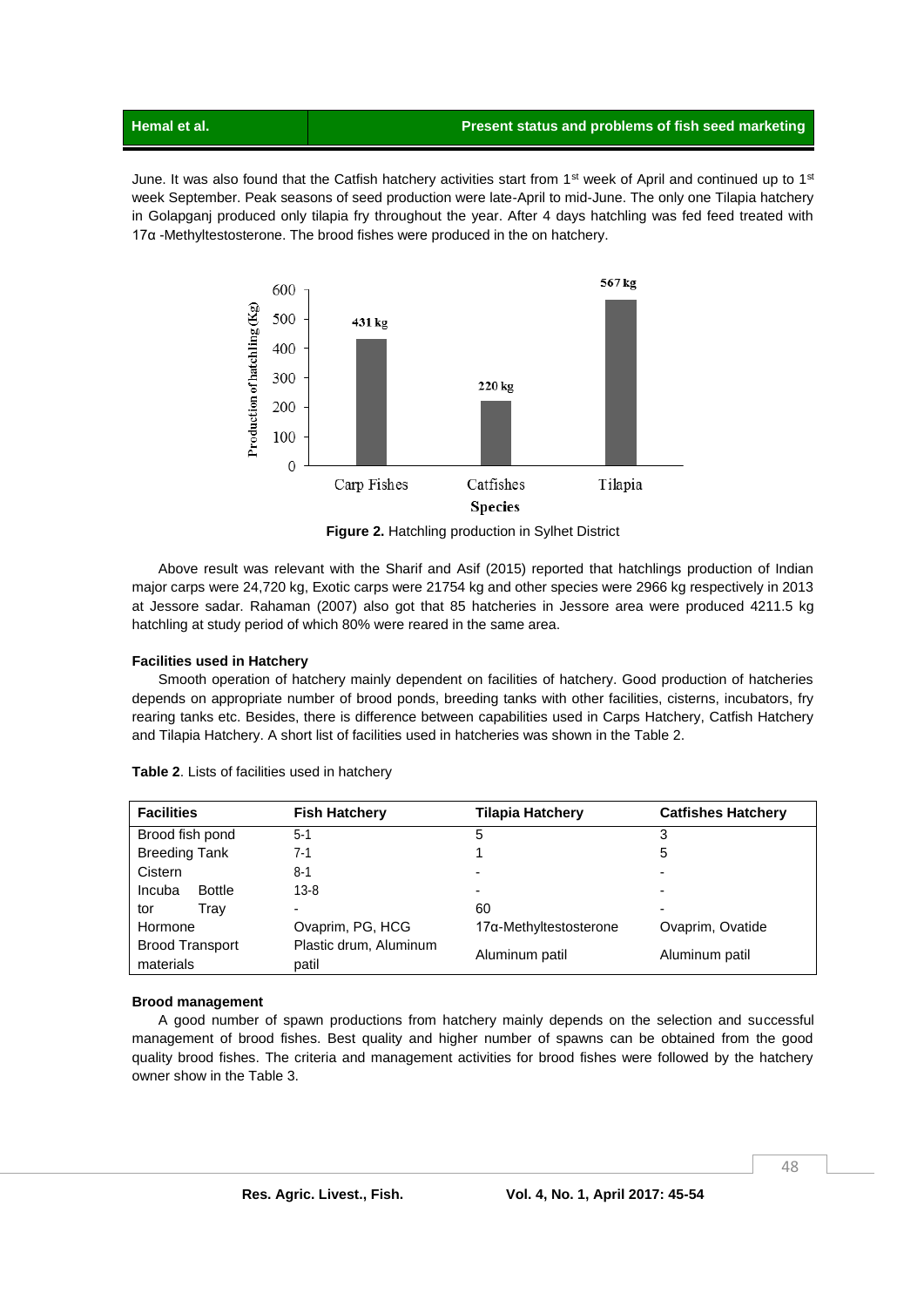| Criteria                                                                                                 |                                          | Indian Major Carps (Rui,<br>Mrigal, Kalibaus, Gonia) | Catla                | <b>Exotic Carp</b> | Tilapia            | <b>Catfishes</b><br>(Shing &<br>Magur) |
|----------------------------------------------------------------------------------------------------------|------------------------------------------|------------------------------------------------------|----------------------|--------------------|--------------------|----------------------------------------|
| Av.                                                                                                      | Male                                     | 500 gm - 2kg                                         | 1200 gm to 3 kg      | 500 gm to 2 kg     | 400-50 kg          | 160 gm                                 |
| Wt.                                                                                                      | Female                                   | 700 gm - 2 kg                                        | 1400 gm to 3 kg      | 700 gm to 2 kg     | 250-500 gm         | 200 gm                                 |
| Age                                                                                                      | Male                                     | 2-3 years                                            | 3-4 years            | 2-3 years          | 2 years            | 3 years                                |
|                                                                                                          | Female                                   | 2-3 years                                            | 3-4 years            | 2-3 years          | 2 years            | 3 years                                |
| <b>Brood</b>                                                                                             | Source of<br>River, Own farm, Other farm |                                                      | Own or Other<br>farm | Own farm           | Own farm           |                                        |
| 24 hour composted mustard oil cake with rice bran and wheat bran or<br>Feed for brood<br>commercial feed |                                          |                                                      |                      |                    | Commercial<br>feed |                                        |
| <b>Feeding rate</b><br>1-2 times in a day                                                                |                                          |                                                      | 3 times/night        |                    |                    |                                        |

**Table 3.** Criteria and management of brood fishes are maintained by the hatchery owner

This result supported the result of Dwivedi and Zaidi (1983) who reported that brood stock is a prerequisite for all types of hatchery production and proper brood stock management will lead to better breeding responses and increased fecundity, fertilization, hatching and larval survival rates and more viable fish seed. Sultan (2008) also identified that maximum hatchery owners (80%) in Chachra collected broods from the Halda and the Jamuna rivers to avoid inbreeding and all of the hatchery owners practiced induced breeding in their hatcheries.

#### **Nursery operation**

About 61.18% (93 of total 152 nurseries) nursery of Sylhet district are situated in study areas. Nursery of Sylhet district mainly produces fry or fingerlings of Rui, Catla, Mrigal, Bata, Kalbasu, Sarpunti, Bighead carp, Silver carp, Grass carp, Tilapia, Pangas etc. The size of the nursery depends on capital for nursery operation, land, knowledge about nursery operation etc. The highest 42.5% of nursery was found in a range of 0.5- 1.0 acre size while lowest 17.5% nursery was found in a range of 1.5-above acre (Figure 3).



Figure 3. Size of nursery in acre



In this region nursing cycle varies from highest 4-5 cycle/year due to collection of spawn from outside of the district, high price of spawn than other region and nursing mostly for grow out of fish. It was observed that 37.7% farmers completed single cycle/year, 35% farmers completed 1-2 cycle/year and only 10% farmer completed 4-5 cycle/year (Figure 4).

#### **Fish Farm**

Fish hatchling, fry or fingerling are reared up to table size for selling in the market or home consumption. In the fish farm of Sylhet region mostly cultured species are Tilapia, Koi and carps like Rui, Catla, Kalbasu, Mrigal etc. The size of the farms depends on the economic condition of the farmer. The highest number of farms was covered area 2-4 acre (Figure 5).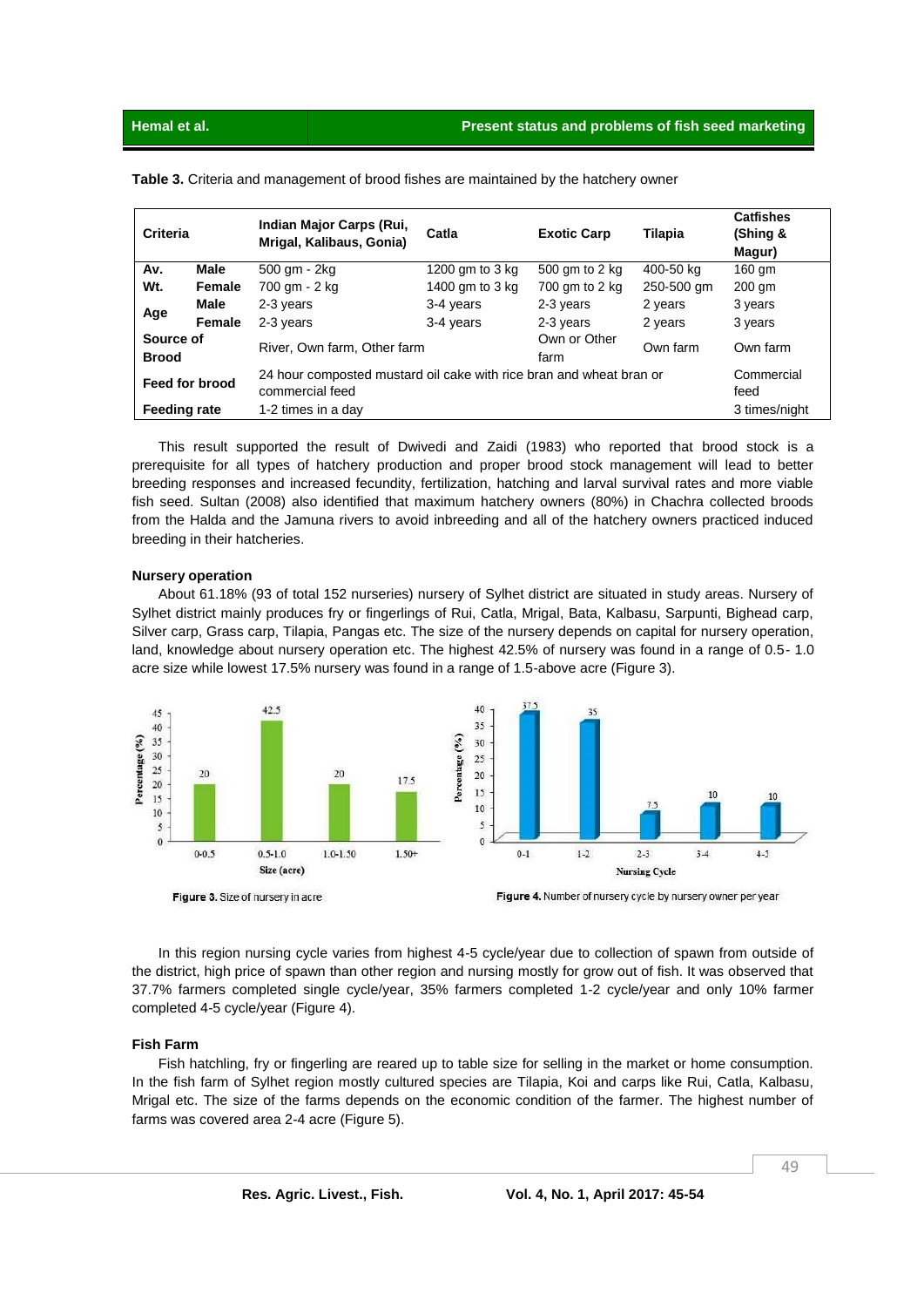

Islam (2010) revealed that average pond size was 0.11 ha in Moulvibazar district. The most of the farmer (55%) found to operate nursery in their farm for fry or fingerlings to grow-out. The productions of farms relay on quality of fish seeds, management activities followed by the farmers, the size of the farms and knowledge of farmer on fish culture. The highest number of farm 37.5% produced fish between 1000-2000 kg/year (Figure 6).

#### **Fish seed marketing channel**

The marketing channels are the alternative routes of product flows from producers to consumers (Kohls and Uhl, 1980). Fish seed marketing channel starts from hatchery owners, passes through some intermediaries and ends with the fish farmers who culture table fish. In the present study, fish seed marketing channels lunched with the brood fish collection to fish farmers through proper channels (Figure 7).



**Figure 7.** Flow chart of fish seed marketing channels in Sylhet district

### **Channels of commercial fish seed marketing in Sylhet area**

About Six different fish seed marketing channels were identified in Sylhet area. Among them, channel-3 was best. It's because, there is no middleman between hatchery owners and fish farmers. That's why; fish farmers can buy their quality seeds in low price. Abdulla-Al-Asif et al., (2015) reported that marketing channel of fish fry and fingerling is start with brood pond and continues with hatchery, nursery, fry and fingerling traders, intermediates, buyer, farmer, then farming pond or rearing pond. Malek (2007) identified seven marketing channels where hatchery and nursery owners, wholesalers, forias and fish farmers were major stakeholders. Similar findings were reported by Sharif and Asif (2015).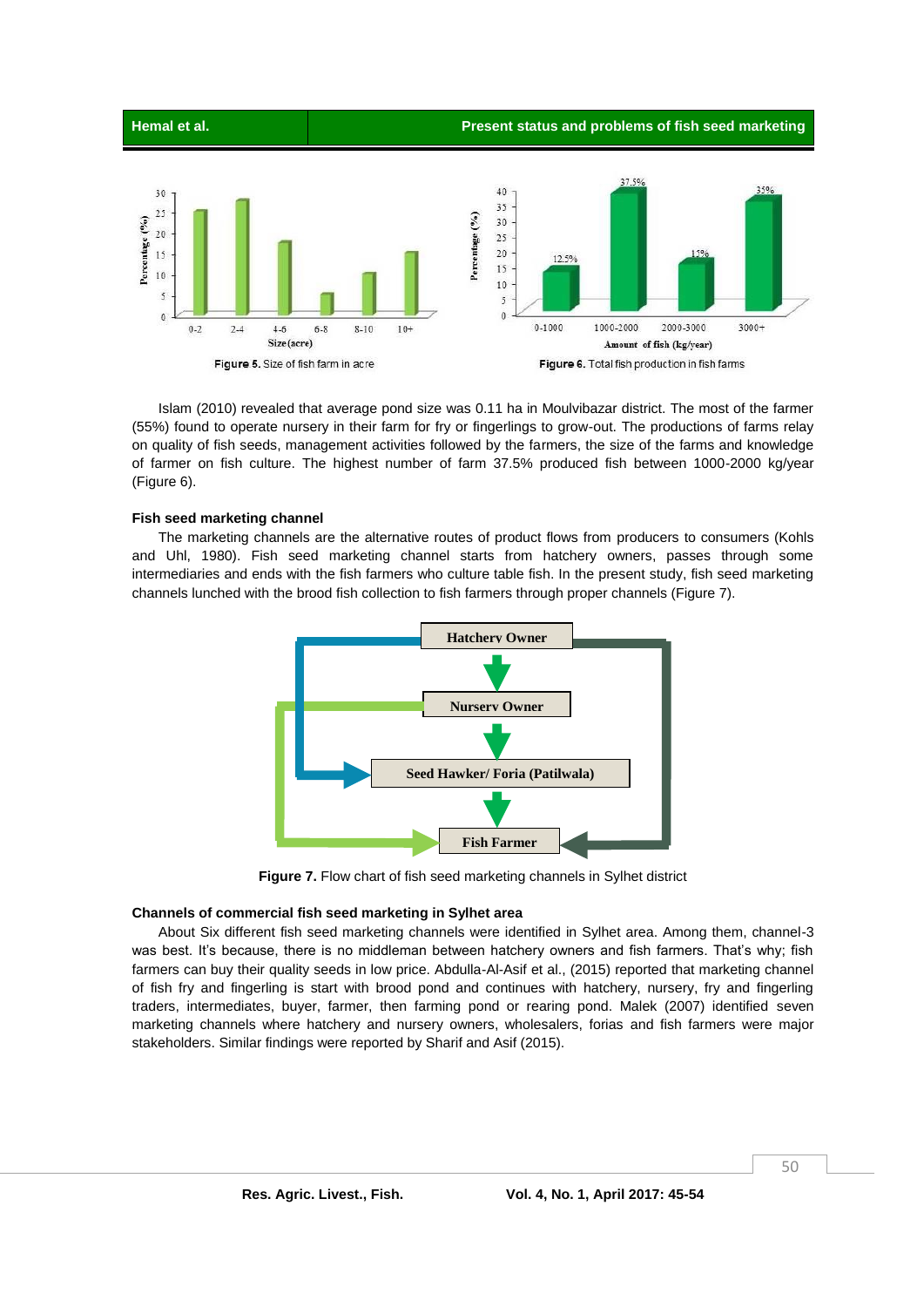

#### **Transportation**

Fish seed or fingerlings were found to transport by vehicle like pick-up, auto-rickshaw, bus, truck, van etc. About 80% foria (retailer) used bus to transport fry or fingerlings to the district and sell the fingerlings to the fish farmers door to door on foot hanging the aluminums bowl/container on their shoulder. Pickups and autorickshaws were found to be the main means of transportation of fry to the distance places. Fish spawns were transported in polythene bag by using auto-rickshaw, pickup and truck. Brood fish were transported by aluminum patil and plastic drum by pickup or vans. Similar result was showed by Haque *et al.* (1991), Abdulla-Al-Asif *et al.* (2015) and Sultan (2008).





Figure 8. Mortality of fish seed of different stakeholders in marketing channel



#### **Mortality of fry due to transportation**

It was observed that fries were transported by polythene bag and aluminum patils. Polythene bag were filled with oxygenated. Fries in aluminum patils were transported with agitation by hand and change water. Sometimes due to high density, longer duration and improper transportation method caused mass mortality which result into loss of overall business. In the study area average mortality was 17.67%, 13.28%, 9.5% and 5.67% for hatchery owners, nursery owners, forias and fish farmer respectively (Figure 8). Malek (2007) found average mortality was 15.67%, 11.25%, 8.5%, and 4.67% for hatchery owners, nursery owners, wholesalers and forias respectively in the seed marketing channel in Mymensingh area.

#### **Income of different stakeholders in fish seed marketing channel**

The income of hatchery and nursery owners in fish seed marketing system is more than the income of the fry traders, wholesalers and fish farms. The average income of hatchery owners were found at Tk.6,520 day/hatchery owner, average net profit of nursery owners were estimated at Tk. 1,646/day, average income of forias were estimated Tk. 655/day and average profit of fish farmers were estimated Tk. 355/day (Figure 9).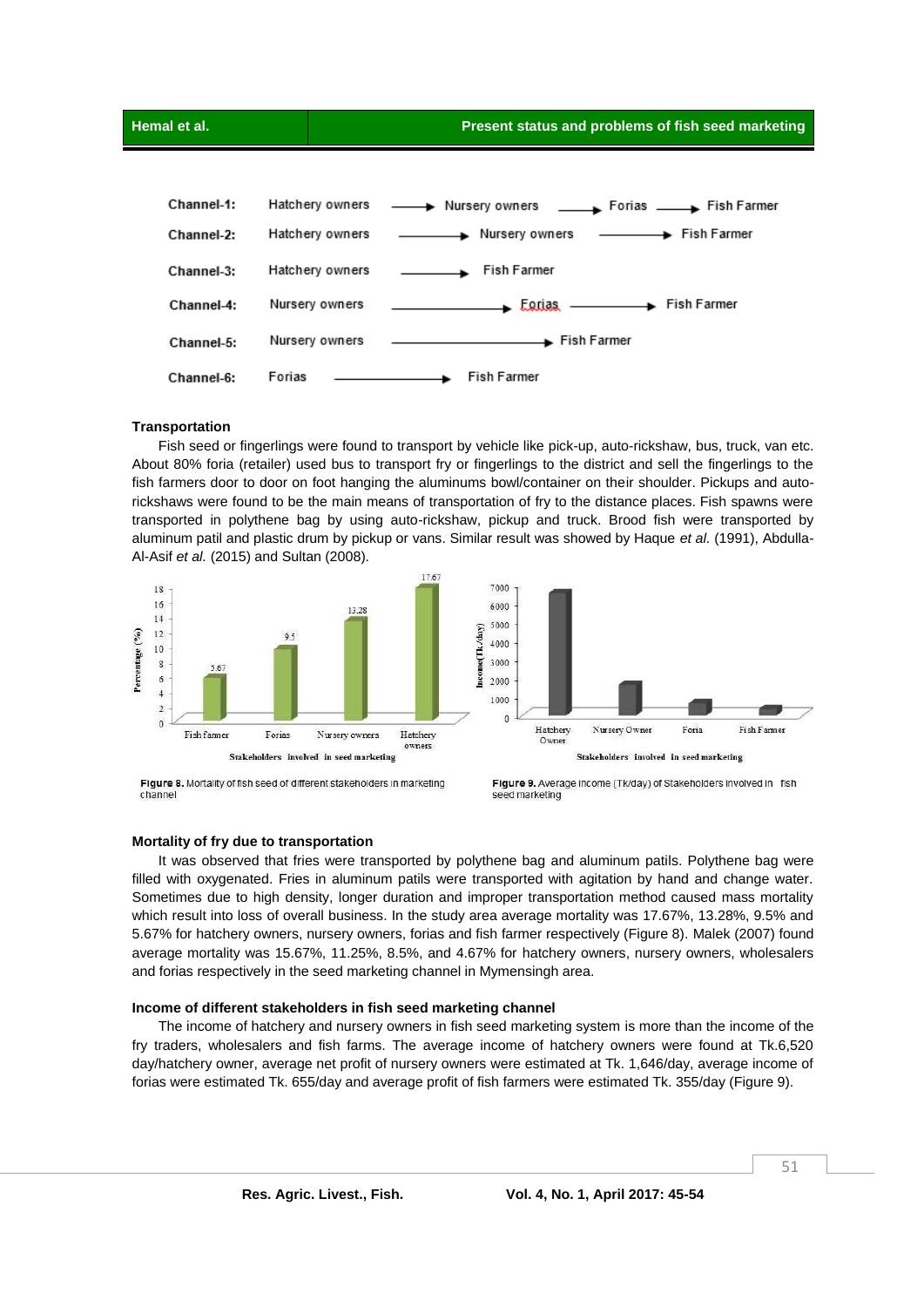Malek (2007) found similar result that the average income of hatchery owners were Tk.8,375 day/hatchery owner, nursery owners were Tk. 1,660/day, Tk. 1,362.17/day for wholesalers and forias were Tk. 490/day in Mymensingh area.



**Figure 10.** Problems faced by nursery owners

#### **Problems and constraints of production and marketing of fish seed**

Major problems of nursery owners includes- high price of spawn, lack of training on nursery operation, fluctuation of environmental condition, diseases of fingerlings, price fluctuation etc. Among the problems, high price of spawn was highest (67.5%), followed by lack of training (57.5%) and fluctuation of environment (57.5%) were crucial constrains for nursery operation (Figure 10)



**Figure 11.** Problems faced by fry traders/retailers

Fry retailers maintained link between the producer (Hatchery owner, Nursery owner) and Fish farmer. The problems which are faced by the fry retailers/forias include lack of capital (82.5%) was most important. Among others lack of transport facilities (67.5%) and high transportation cost (60%) could be mentioned (Figure 11).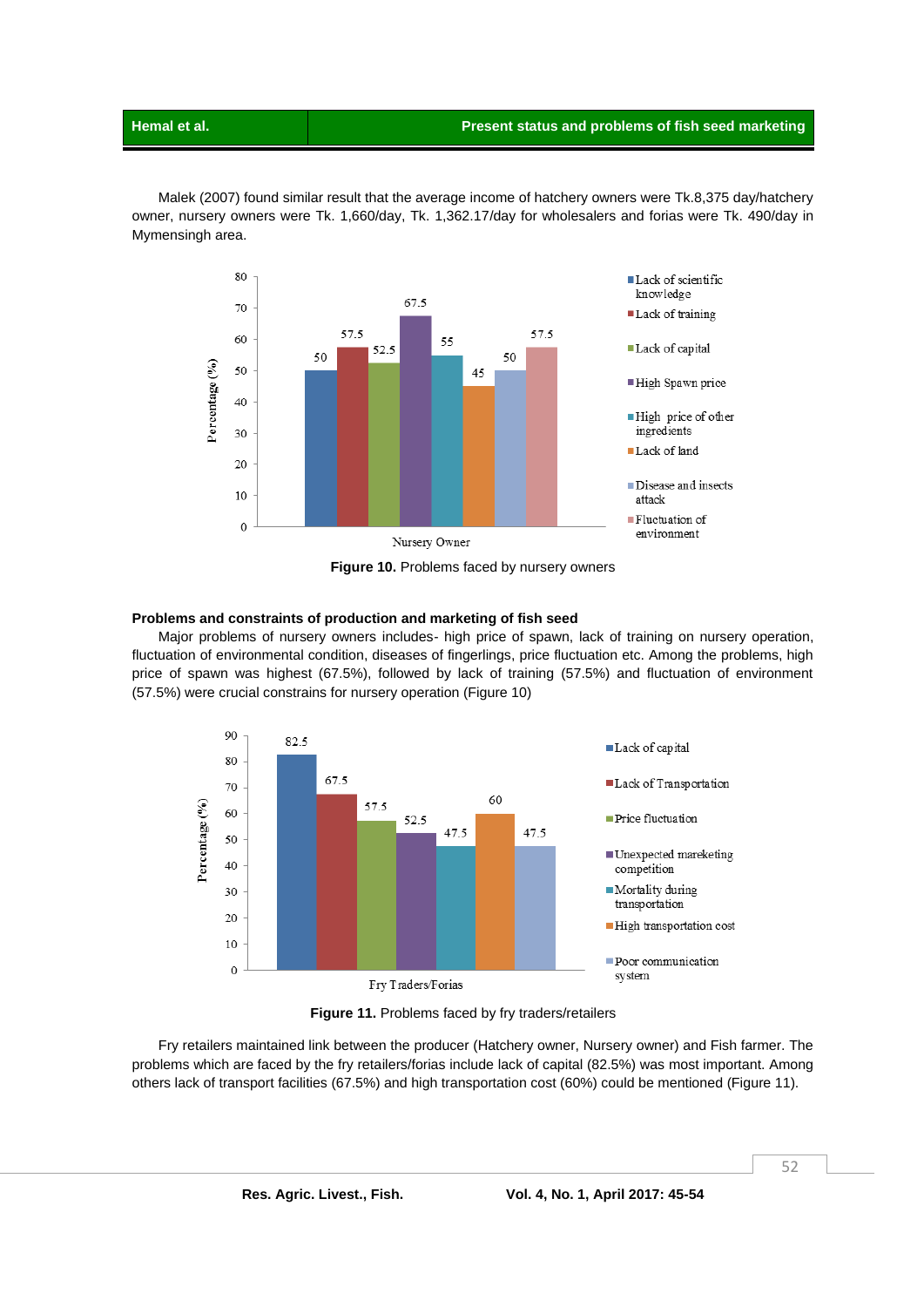#### **Hemal et al. Present status and problems of fish seed marketing**



**Figure 12.** Problems faced by fish farmers

In this region 55% fish farmer collected seed directly from hatchery. Most of the farmer collected seed from outside of the district. In our study, it was observed that fish farmers faced a lots of problems. Among them, lack of technical man-powers (67.5%) and high labor cost (67.5%) were noticeable problems (Figure 12).

Similarity was found by Malek (2007) stated that problems faced by hatchery owners in Mymensingh area included lack of disease tolerant brood, inbreeding problems, lack of technical knowledge, price fluctuation and unexpected market competition. On the other hand, the lack of capital, lack of transportation facilities was the main problems for nursery owners. Rahaman et al., (2007) also stated that the main constrains were lack of capital (35%) followed by lack of technical knows-how (27%) faced by fry traders. The nursery operators faced the problems like lack of capital (31%), high lease value (25%), high price of production inputs (17%), violence (12%), intense market competition (9%) and the lack of policy support (6%) in Jessore. Sharif and Asif (2015) also claimed *Argulus* disease as the main problem, 95% of hatchlings mortality is caused by Argulus disease in Jessore.

# **CONCLUSION AND RECOMMENDATION**

Aquaculture activities are rapidly increased in the Sylhet region. The supply of good quality fry and fingerlings for successful aquaculture activities depends on a good seed marketing system. But, some problems are evident in the marketing channel and transportation system of fry. Traditional transportation system, involvement of multiple middlemen, high fry mortality, lack of technical knowledge of hatchery and nursery operators are major problems. For developing an efficient fish seed marketing the following recommendations should be followed through participatory approaches with hatchery owners, farmers, traders, government agencies, and NGO stakeholders. In this regard, quality brood should provide to the hatchery owners by government arrangement through establishment of live brood banks. Formal fry and fingerling trading networks should be developed locally and regionally by the government and other developing partners so that fry and fingerling producers and farmers can get their actual benefit. To produce quality brood stock, quality seed and an effective seed marketing system, institute-industry research partnership should establish along with hatchery and nursery operators.

53